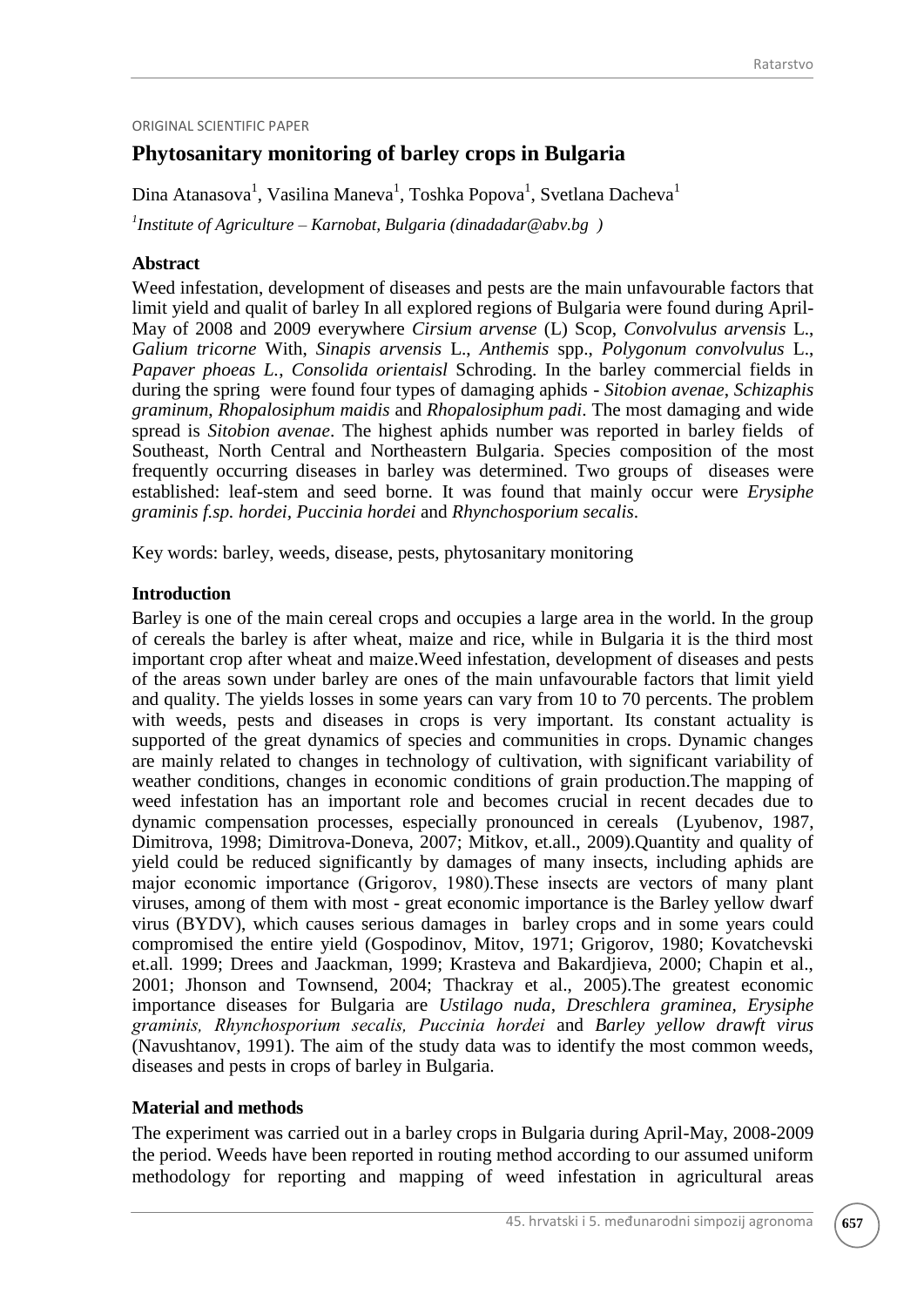(Dimitrova et al., 2004). Weeds were determined accordingly Delipavlov et.all (2003), as a record of all species occurring in the area.

The aphid's population size is determined by direct measures on 30 locations on 10 barley stalks in each barley crop (Dewar, Dean, Cannon, 1982). Taxonomic analyses of the aphids are accordingly Emden (1972) и Blackman & Eastop (1984).

To determine the state of the barley crops in terms of diseases was observed during the growing season . Readings were carried out on the route method, via the plants (Stepanov, Chumakov, 1972, Krivchenko, 1984).

## **Results and discussion**

As a result of monitoring carried out in 2008-2009 in crops of winter barley were registered a total of 67 weed species from 20 families. The most common are representatives of the families Asteraceae - 11 species, Poaceae - 10 species and the Brassicaceae - 9 species. By biological groups most commonly found winter-spring weeds - 19 species, early spring - 16 species, perennial - and 10 species ephimers - 9 species. Annual dicotyledonous weeds are characterized as the greatest diversity of species and with the greatest density in surveyed areas (table 1).

|                        | Anthemis arvensis L., Centaurea cyanus L., Centaurea solstitialis,      |  |  |  |  |  |
|------------------------|-------------------------------------------------------------------------|--|--|--|--|--|
| <b>CEM. ASTERACEAE</b> | Cichorium intybus L., Cirsium arvense (L) Scop, Matricaria inodora L.,  |  |  |  |  |  |
|                        | Matricaria tenuifolia (Simk.) Kit, Senecio vernalis W.K., Sonchus       |  |  |  |  |  |
|                        | arvensis L., Sonchus oleraceus L., Xantium strumarium L.                |  |  |  |  |  |
|                        | Arabidopsis thaliana (L.) Heync., Descurainia sophia (L.) Webb. Et      |  |  |  |  |  |
| CEM. BRASSICACEAE      | Berth., Capsella bursa-pastoris (L.) Medic, Cardaria draba (L.) Desv.,  |  |  |  |  |  |
|                        | Erysimum repandum L., Myagrum perfoliatum L., Raphanus                  |  |  |  |  |  |
|                        | raphanistrum L., Sinapis arvensis L., Thlaspi arvense L.                |  |  |  |  |  |
| CEM. RANUNCULACEAE     | Adonis aestivalis L., Consolida regalis S.F.Gray, Consolida orientalis  |  |  |  |  |  |
|                        | Schroding, Ranunculus arvensis L.                                       |  |  |  |  |  |
| CEM. RUBIACEAE         | Galium tricorne With.                                                   |  |  |  |  |  |
| CEM. POLYGONACEAE      | Fallopia convolvulus L., Polygonum aviculare L., Polygonum              |  |  |  |  |  |
|                        | lapathifolium L., Rumex acetosella L.                                   |  |  |  |  |  |
| CEM. PAPAVERACEAE      | Fumaria officinalis L., Papaver rhoeas L.                               |  |  |  |  |  |
| CEM. BORRAGINACEAE     | Lithospermum arvense L., Myosotis arvensis (L.) Hill                    |  |  |  |  |  |
| CEM. LAMIACEAE         | Lamium amplexicaule L., Lamium purpureum L., Sideritis montana          |  |  |  |  |  |
| CEM. SCROPHULARIACEAE  | Veronica hederifolia L., Veronica tournefortii Gmel.                    |  |  |  |  |  |
|                        |                                                                         |  |  |  |  |  |
| CEM. ROSACEAE          | Rubus caesius L.                                                        |  |  |  |  |  |
| CEM. VIOLACEAE         | Viola tricolor L.                                                       |  |  |  |  |  |
| CEM. APIACEAE          | Bifora radians M.B., Caucalis daucoides L., Scandix pecten-veneris L.   |  |  |  |  |  |
|                        | Agrostemma githago L., Holosteum umbellatum L., Stellaria media (L.)    |  |  |  |  |  |
| CEM. CARYOPHYLLACEAE   | Cyr, Vaccaria pyramidata Mod.                                           |  |  |  |  |  |
|                        | Melilotus officinalis (L.) Medic, Lathyrus aphaca L., Lathyrus hirsutus |  |  |  |  |  |
| CEM. FABACEAE          | L., Lathyrus tuberosus L., Vicia grandiflora Scop., Vicia striata M. B. |  |  |  |  |  |
| CEM. EUPHORBIACEAE     | Euphorbia helioscopia L.                                                |  |  |  |  |  |
| CEM. CHENOPODIACEAE    | Chenopodium album L.                                                    |  |  |  |  |  |
| CEM. CONVOLVULACEAE    | Convolvulus arvensis L.                                                 |  |  |  |  |  |
| CEM. CAPRIFOLIACEAE    | Sambucus ebulus L.                                                      |  |  |  |  |  |
|                        | Aegilops cylindrica L., Alopecurus myosuroides (L.) P.B., Apera spica   |  |  |  |  |  |
|                        | venti L., Avena fatua L., Bromus arvensis L., Dactylys glomerata L.,    |  |  |  |  |  |
| CEM. POACEA            | Hordeum murinum L., Lolium temulentum L., Poa annua, Sorghum            |  |  |  |  |  |

#### **Table 1. Species of weeds registered in the field of barley in Bulgaria**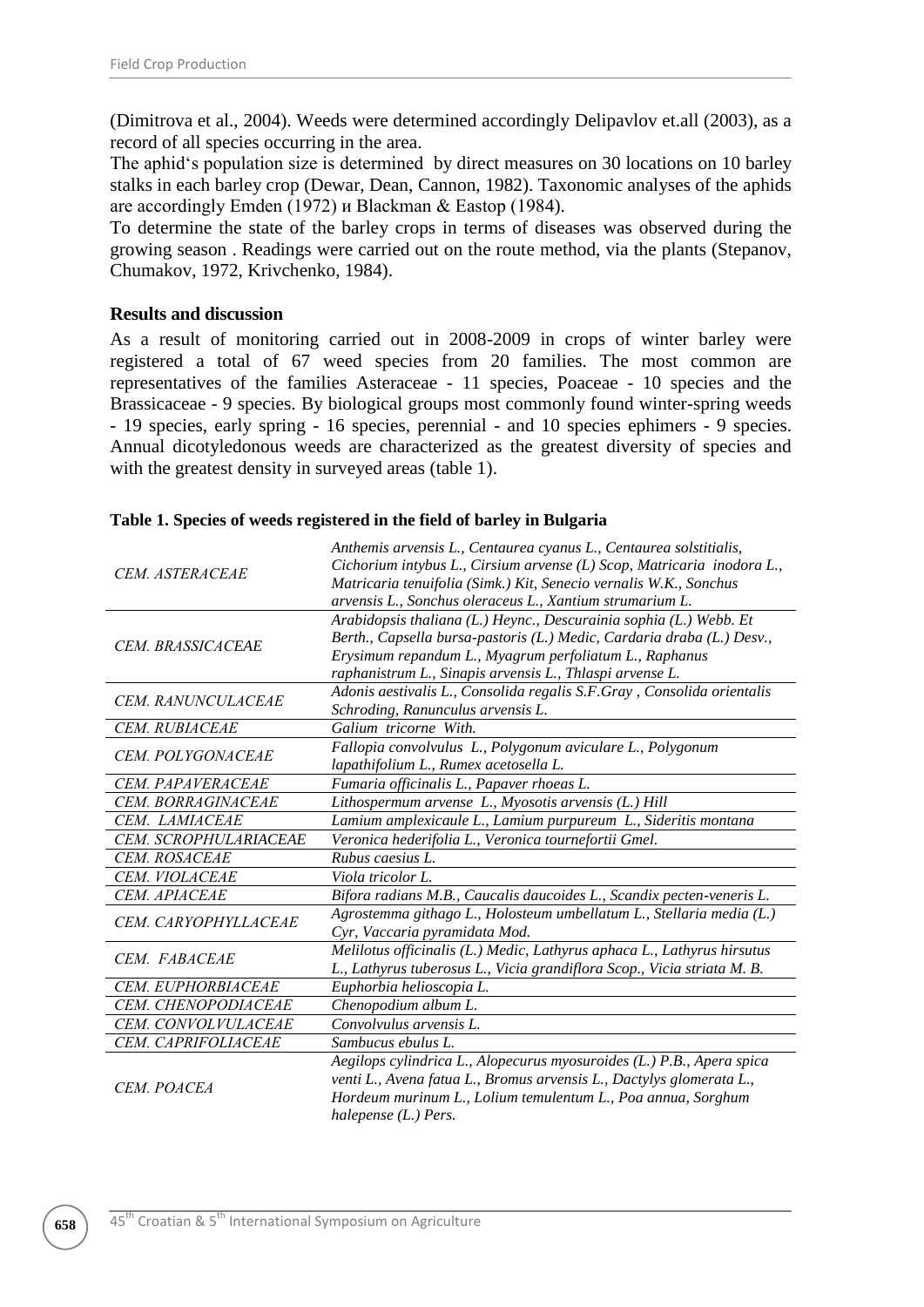In all explored regions of Bulgaria are found everywhere *Cirsium arvense (L) Scop*, *Convolvulus arvensis L*., *Galium tricorne With*, *Sinapis arvensis L*., *Anthemis spp., Polygonum convolvulus L., Papaver phoeas L.*, *Consolida orientaisl Schroding*.

In South-Eastern Bulgaria are often found *Avena fatua L., Alopecurus myosuroides (L.) P. B., Myagrum perfoliatum L., Lithospermum arvense L., Polygonum aviculare L*., *Veronica hederifolia L*., *Viola tricolor L.* In some areas at the end occurs *Aegilops cylindrical L*.

In central southern Bulgaria are found less *Myagrum perfoliatum L., Polygonum convolvulus L*., *Polygonum aviculare L., Veronica hederifolia* L., *Viola tricolor L.* but more often - *Agrostemma githago* L., and greater density of *Adonis aestivalis* L.

In central northern Bulgaria are rarely found *Cirsium arvense* (L) Scop., *Papaver rhoeas* L. and *Polygonum convolvulus* L. In higher density and most areas than in southern Bulgaria, are registered *Convolvulus arvensis* L., *Sinapis arvensis* L., *Galium tricorne With*. and *Anthemis spp*.

Was registered an increase of the density of *Adonis aestivalis* L. More often were found *Agrostemma githago* L., *Consolida regalis* S.F.Gray., *Lathyrus* spp. and *Vicia* spp. In North-Eastern part of the country were often found *Cirsium arvense* (L) Scop., *Sinapis arvensis* L., *Consolida orientais* Schroding., *Galium tricorne* With., *Polygonum convolvulus* L., *Papaver phoeas* L. and *Anthemis* spp. *Sambucus ebulus* L., *Bifora radians* M. B., *Caucalis daucoides* L., and *Agrostemma githago* L. were appeared. In the northeastern end areas was not found *Avena spp*. In various areas where it is not observed agrotechnics for cultivation and crops are thinned out, there was a secondary weed infestation of *Xantium strumarium* L., *Chenopodium album* L., *Polygonum aviculare* L., and *Persicaria lapatifolia* (L.) S. F. Gray.

As a result of surveys conducted on barley in Bulgaria in the spring were found four species of harmful aphids - *Sitobion avenae, Schizaphis graminum, Rhopalosiphum maidis* and *Rhopalosiphum padi* (Table 2).

| Areas<br><b>Species</b> | Southeastern<br><b>Bulgaria</b> | <b>SouthCentral</b><br><b>Bulgaria</b> | <b>Northwest</b><br><b>Bulgaria</b> | North Central<br><b>Bulgaria</b> | Northeastern<br><b>Bulgaria</b> |
|-------------------------|---------------------------------|----------------------------------------|-------------------------------------|----------------------------------|---------------------------------|
| Sitobion avenae         | ×                               | ×                                      |                                     | ×                                | $\times$                        |
| Schizaphis graminum     | $\times$                        | $\times$                               | $\times$                            | $\times$                         | $\times$                        |
| Rhopalosiphum maidis    | ×                               | ×                                      | $\times$                            | ×                                | $\times$                        |
| Rhopalosiphum padi      | $\times$                        | $\times$                               |                                     | ×                                |                                 |

|  |  | Table 2. Species composition and distribution of aphids on barley in Bulgaria |  |
|--|--|-------------------------------------------------------------------------------|--|
|--|--|-------------------------------------------------------------------------------|--|

The most and wide spread species in both years of monitoring is a *Sitobion avenae*, which corresponds to Thesis of Grigorov (1980), that is - common type of aphids on wheat crops in Bulgaria. *Sitobion avenae* first appeared in crops in spring. Later on are found - *Schizaphis graminum*, because of that species is thermophilic *Rhopalosiphum maidis* - not hibernates in Bulgaria, but it is flying with the air currents from the south, but during the warm winter some specimens may be seen and *Rhopalosiphum padi* - a migratory species, which major host is Prunus padus and therefore it migrate lateron the cereal crops. In Southeastern and Central Bulgaria has seen all four species of aphids. In the Northwest and Northeast Bulgaria in the period of the study was not detected *Rhopalosiphum padi* (Table 2). The higher numbers of aphids in the two years is reported in barley crops of Southeast North Central and Northeastern Bulgaria, probably due to favorable weather conditions.

As a result of the monitoring conducted during the survey period were recorded following diseases: *Erysiphe graminis* f.sp. hordei, *Puccinia hordei*, *Ustilago nuda*, *Dreshlera graminea, Rhynchosporium secаlis*.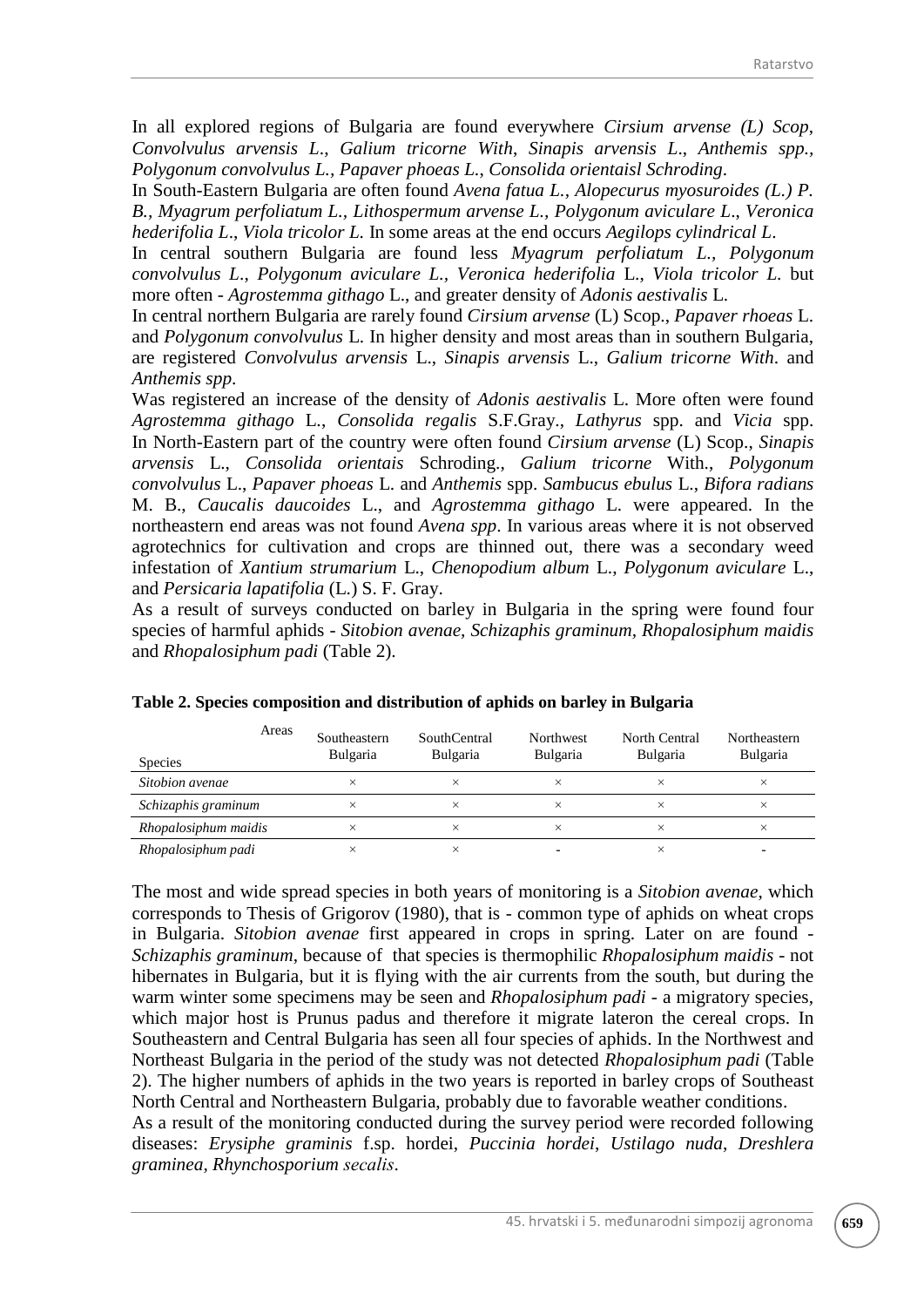It was determined a high degree of attack by powdery mildew in barley crops in the North Central and Northeastern Bulgaria. The powdery mildew on barley plant was based on 2 - 3 leaves. Were recorded single plants in crops with symptoms of loose smut and net blotch. High degree of attack of leaf blotch was recorded in 2008. Development of the disease was impacted by an appropriate combination of temperature and moisture. Barley crops in Southern Central Bulgaria were heavily infested. The results from the survey are contained in a table 3.

| <b>Diseases</b>               | Southeastern<br><b>Bulgaria</b> |        | <b>SouthCentral</b><br><b>Bulgaria</b> |        | <b>Northwest</b><br><b>Bulgaria</b> |        | North Central<br><b>Bulgaria</b> |        | Northeastern<br><b>Bulgaria</b> |        |
|-------------------------------|---------------------------------|--------|----------------------------------------|--------|-------------------------------------|--------|----------------------------------|--------|---------------------------------|--------|
|                               | 2008                            | 2009   | 2008                                   | 2009   | 2008                                | 2009   | 2008                             | 2009   | 2008                            | 2009   |
| Erysiphe graminis             | $^+$                            | $+$    | $^{+}$                                 | $^{+}$ | $^+$                                | $^{+}$ | $^{++}$                          | $^{+}$ | $++$                            | $^{+}$ |
| Puccinia hordei               |                                 |        |                                        |        |                                     |        | $^+$                             | $^{+}$ | $^{+}$                          | $^{+}$ |
| Ustilago nuda                 | $^+$                            |        | $^{+}$                                 | -      | -                                   |        |                                  |        |                                 | -      |
| <i>Dreschlera</i><br>graminea |                                 |        | $+$                                    |        |                                     |        | $++$                             |        | $^+$                            |        |
| Rhynchosporium<br>secalis     |                                 | $\div$ | $^{++}$                                | $^{+}$ | $^+$                                | $^{+}$ | $^{+}$                           | $^{+}$ |                                 |        |

#### **Table 3. Composition and distribution of diseases in barley during the period 2008 -2009**

+ low disease severity – up to 10 %; ++ medium disease severity – from10 to 25 %; +++ nigh disease severity – over 25 %.

In different areas and at certain times the harmful and distribution may be different. Analyzing the survey results two groups of diseases were established: the first group is with leaf-stem symptoms (*Erysiphe graminis* f.sp. hordei, *Puccinia hordei*, *Rhynchosporium secаlis* ) and the second group – seed borne diseases(*Ustilago nuda* and *Dreshlera graminea*). Our observation confirm the finding of Navushtanov (1991) who reported the occurrence of these diseases on barley.

## **Conclusions**

In all explored regions of Bulgaria were found everywhere *Cirsium arvense* (L) Scop, *Convolvulus arvensis* L., *Galium tricorne* With, *Sinapis arvensis* L., *Anthemis* spp., *Polygonum convolvulus* L., *Papaver phoeas*, *Consolida orientaisl* Schroding.

In the barley commercial fields in Bulgaria during the spring months were found four types of damaging aphids - *Sitobion avenae*, *Schizaphis graminum*, *Rhopalosiphum maidis* and *Rhopalosiphum padi*. The most damaging and wide spread speciес in both years of monitoring is *Sitobion avenae*. The highest aphids number in the two years was reported in barley fields of Southeast ,North Central and Northeastern Bulgaria.

Species composition of the most frequently occurring diseases in barley was determined. Two groups of diseases were established: leaf, stem and seed borne. It was found that mainly occur were *Erysiphe graminis f.sp. hordei, Puccinia hordei* and *Rhynchosporium secalis*.

#### **References**

Blackman, R., V. Eastop (1984). Aphids on the world's crop: an identification and information guide. New York : John Wiley and Sons.

Chapin, J. W., J. S. Thomas, S. M. Gray, D. M. Smith, S. E. Halbert (2001). Seasonal Abundance of Aphids (*Homoptera: Aphididae*) in Wheat and Their Role as Barley Yellow Dwarf Virus Vectors in the South Carolina Coastal Plain. Journal of Economic Entomology, Vol. 94, 2, 410 –421.